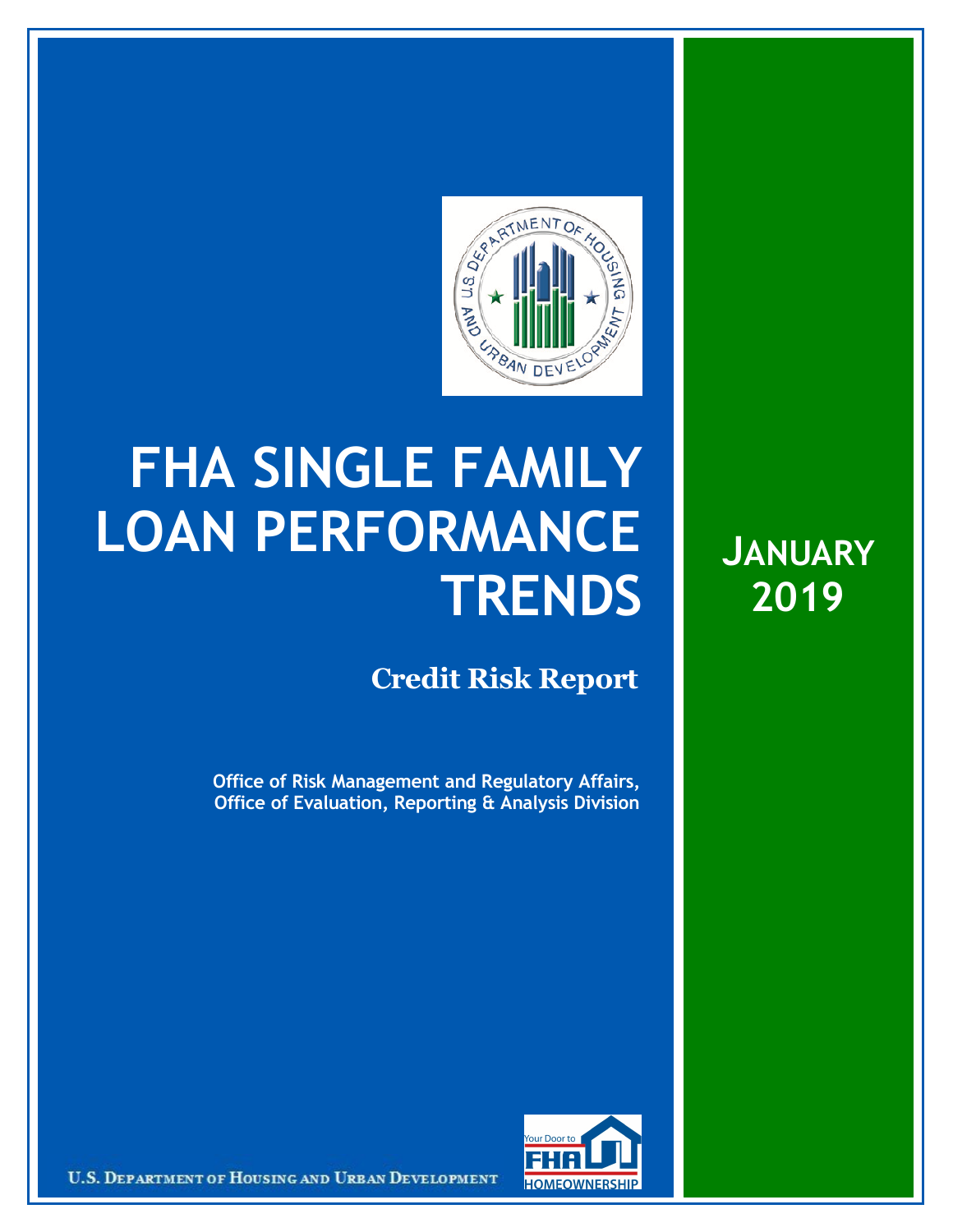## Table of Contents

## Table of Figures

| Figure 1 |  |
|----------|--|
|----------|--|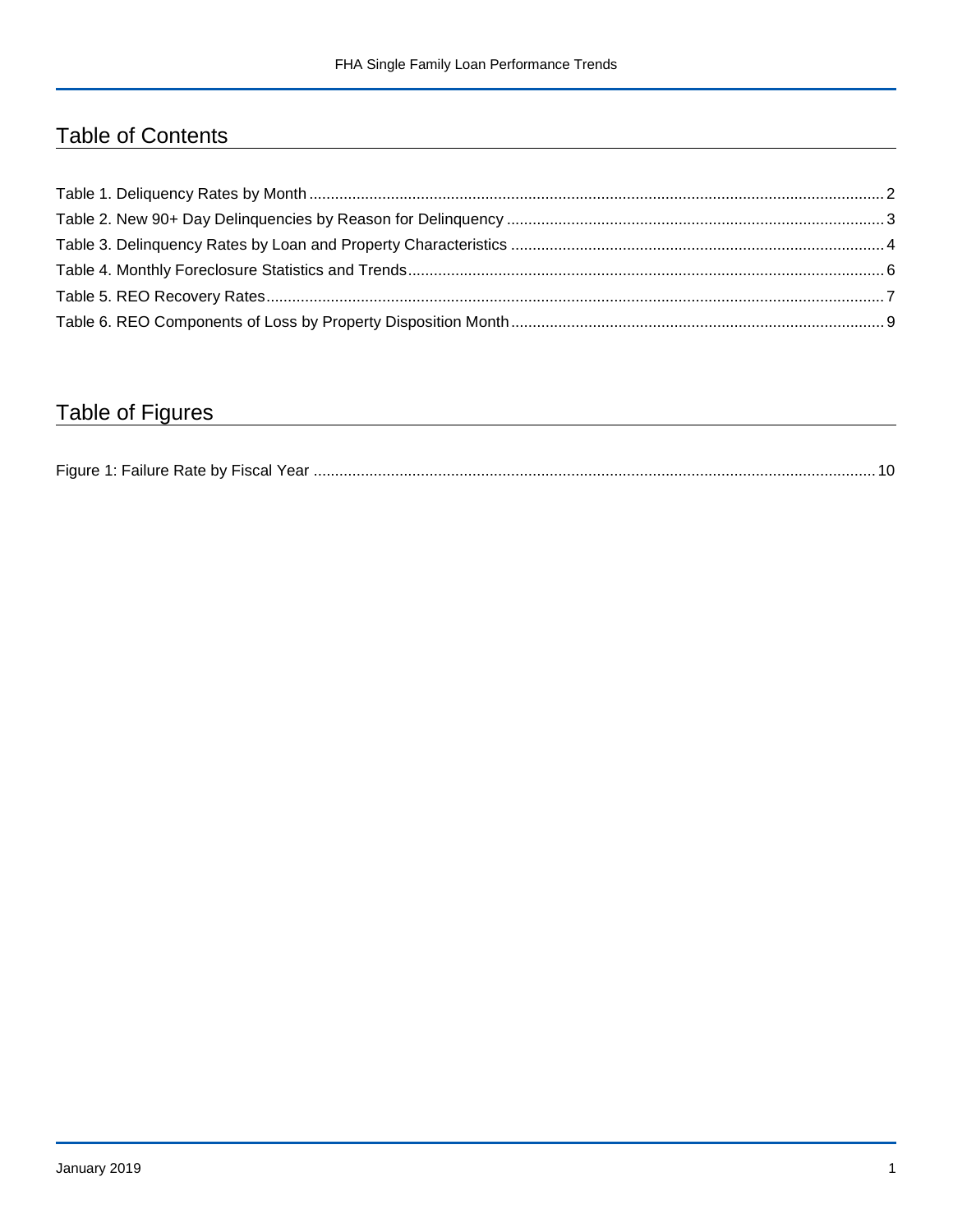|          |                                 |        | Delinquency Rates <sup>a</sup> (%) |        | Exceptions <sup>b</sup> (%) |               |                                             |
|----------|---------------------------------|--------|------------------------------------|--------|-----------------------------|---------------|---------------------------------------------|
|          | Active<br>Insurance in<br>Force |        |                                    |        |                             |               | Serious<br>Delinquency<br>Rate <sup>c</sup> |
| Month    | (EOM)                           | 30-day | 60-day                             | 90-day | In Foreclosure              | In Bankruptcy | $(\% )$                                     |
|          |                                 |        | <b>Non-Seasonally Adjusted</b>     |        |                             |               |                                             |
| Jan 2018 | 8,005,645                       | 4.95   | 1.82                               | 3.24   | 1.14                        | 0.80          | 5.19                                        |
| Feb      | 8,007,772                       | 4.84   | 1.66                               | 3.09   | 1.16                        | 0.81          | 5.06                                        |
| Mar      | 8,007,182                       | 4.16   | 1.40                               | 2.68   | 1.15                        | 0.84          | 4.66                                        |
| Apr      | 8,012,065                       | 4.26   | 1.37                               | 2.56   | 1.13                        | 0.85          | 4.54                                        |
| May      | 8,015,714                       | 4.27   | 1.37                               | 2.40   | 1.12                        | 0.83          | 4.35                                        |
| Jun      | 8,024,523                       | 4.87   | 1.47                               | 2.35   | 1.09                        | 0.84          | 4.28                                        |
| Jul      | 8,031,487                       | 4.59   | 1.48                               | 2.22   | 1.02                        | 0.83          | 4.08                                        |
| Aug      | 8,037,609                       | 4.67   | 1.51                               | 2.19   | 1.06                        | 0.86          | 4.11                                        |
| Sep      | 8,048,639                       | 5.51   | 1.66                               | 2.22   | 1.04                        | 0.86          | 4.11                                        |
| Oct      | 8,062,967                       | 5.06   | 1.64                               | 2.17   | 1.01                        | 0.88          | 4.06                                        |
| Nov      | 8,077,125                       | 5.02   | 1.63                               | 2.20   | 1.00                        | 0.86          | 4.06                                        |
| Dec      | 8,086,151                       | 5.17   | 1.71                               | 2.22   | 0.99                        | 0.87          | 4.08                                        |
| Jan 2019 | 8,112,026                       | 5.00   | 1.74                               | 2.26   | 1.03                        | 0.88          | 4.16                                        |
|          |                                 |        | <b>Seasonally Adjusted</b>         |        |                             |               |                                             |
| Jan 2018 | 8,005,645                       | 4.74   | 1.65                               | 3.02   | 1.13                        | 0.80          | 4.95                                        |
| Feb      | 8,007,772                       | 5.00   | 1.69                               | 3.00   | 1.13                        | 0.81          | 4.95                                        |
| Mar      | 8,007,182                       | 4.82   | 1.62                               | 2.76   | 1.12                        | 0.85          | 4.73                                        |
| Apr      | 8,012,065                       | 4.64   | 1.57                               | 2.67   | 1.13                        | 0.85          | 4.65                                        |
| May      | 8,015,714                       | 4.44   | 1.50                               | 2.48   | 1.13                        | 0.84          | 4.45                                        |
| Jun      | 8,024,523                       | 4.88   | 1.53                               | 2.44   | 1.09                        | 0.83          | 4.36                                        |
| Jul      | 8,031,487                       | 4.70   | 1.51                               | 2.37   | 1.03                        | 0.83          | 4.24                                        |
| Aug      | 8,037,609                       | 4.55   | 1.47                               | 2.28   | 1.06                        | 0.86          | 4.20                                        |
| Sep      | 8,048,639                       | 5.27   | 1.57                               | 2.23   | 1.07                        | 0.86          | 4.16                                        |
| Oct      | 8,062,967                       | 4.76   | 1.52                               | 2.14   | 1.04                        | 0.88          | 4.06                                        |
| Nov      | 8,077,125                       | 4.57   | 1.45                               | 2.05   | 1.02                        | 0.86          | 3.94                                        |
| Dec      | 8,086,151                       | 4.60   | 1.49                               | 2.03   | 0.99                        | 0.87          | 3.89                                        |
| Jan 2019 | 8,112,026                       | 4.80   | 1.56                               | 2.03   | 1.02                        | 0.88          | 3.92                                        |

 **Table 1. Delinquency Rates by Month**

EOM = end of month.

<sup>a</sup> The 90-day category includes all loans that are at least 3 months delinquent excluding those loans in-foreclosure or in-bankruptcy

processing.Included in the delinquency counts are loans under active consideration for loss mitigation foreclosure avoidance.<br><sup>b</sup> Exceptions are counted separately from delinquencies, regardless of the length of the delinq

<sup>c</sup> Serious delinquency rates are the sum of 90 day delinquencies, plus in-foreclosures and in-bankruptcies.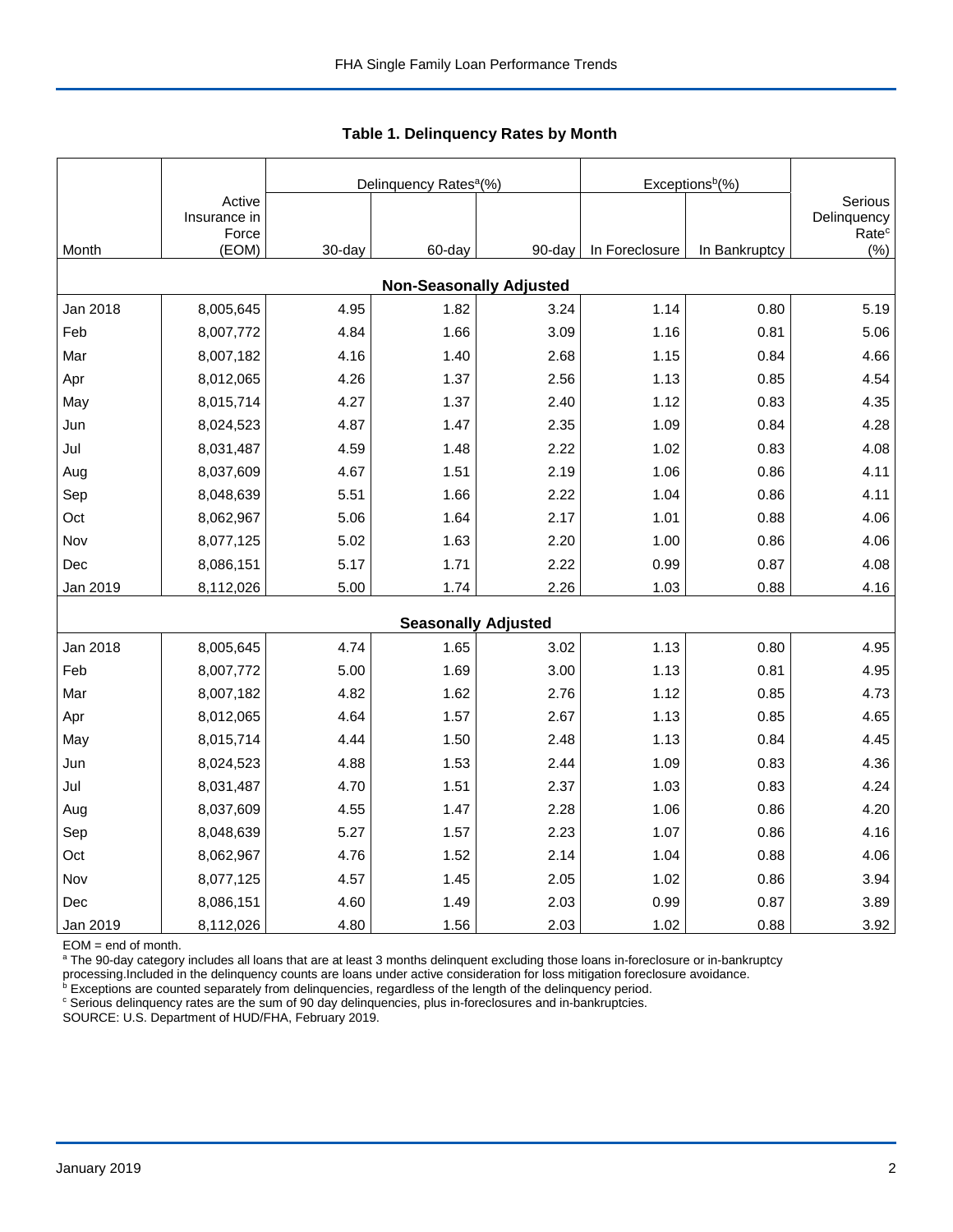|                                      |                              |                        | Share by Reason for Delinquency (%) |                          |                                                              |                                       |            |                    |  |  |  |  |
|--------------------------------------|------------------------------|------------------------|-------------------------------------|--------------------------|--------------------------------------------------------------|---------------------------------------|------------|--------------------|--|--|--|--|
| <b>Fiscal Year</b><br>and<br>Quarter | New 90+ Day<br>Delinquencies | Reduction of<br>Income | Unemployed                          | Excessive<br>Obligations | Death or<br>Illness of<br>Principal<br>Borrower<br>or Family | <b>Marital</b><br><b>Difficulties</b> | No Contact | Other <sup>a</sup> |  |  |  |  |
| 2014 Q1                              | 112,096                      | 35.31                  | 7.92                                | 20.46                    | 12.16                                                        | 4.46                                  | 9.21       | 10.48              |  |  |  |  |
| 2014 Q2                              | 93,183                       | 34.72                  | 8.04                                | 19.66                    | 11.79                                                        | 4.32                                  | 10.68      | 10.79              |  |  |  |  |
| 2014 Q3                              | 80,879                       | 33.27                  | 7.88                                | 19.90                    | 12.28                                                        | 4.35                                  | 11.29      | 11.03              |  |  |  |  |
| 2014 Q4                              | 101,848                      | 32.50                  | 7.52                                | 20.92                    | 12.58                                                        | 4.42                                  | 11.42      | 10.65              |  |  |  |  |
|                                      |                              |                        |                                     |                          |                                                              |                                       |            |                    |  |  |  |  |
| 2015 Q1                              | 106,665                      | 31.74                  | 6.97                                | 21.92                    | 12.71                                                        | 4.24                                  | 11.67      | 10.75              |  |  |  |  |
| 2015 Q2                              | 82,864                       | 32.23                  | 7.11                                | 21.61                    | 12.56                                                        | 4.19                                  | 11.42      | 10.88              |  |  |  |  |
| 2015 Q3                              | 71,869                       | 30.82                  | 6.62                                | 21.32                    | 12.71                                                        | 4.24                                  | 13.08      | 11.21              |  |  |  |  |
| 2015 Q4                              | 88,262                       | 30.53                  | 6.60                                | 22.17                    | 12.75                                                        | 4.00                                  | 12.13      | 11.82              |  |  |  |  |
| 2016 Q1                              | 92,606                       | 30.63                  | 6.40                                | 22.58                    | 13.03                                                        | 4.05                                  | 11.23      | 12.07              |  |  |  |  |
| 2016 Q2                              | 78,978                       | 30.23                  | 6.69                                | 22.79                    | 12.83                                                        | 3.93                                  | 11.79      | 11.74              |  |  |  |  |
| 2016 Q3                              | 66,500                       | 30.90                  | 6.78                                | 23.09                    | 13.37                                                        | 4.17                                  | 10.58      | 11.11              |  |  |  |  |
| 2016 Q4                              | 85,289                       | 31.78                  | 7.05                                | 23.90                    | 13.13                                                        | 4.03                                  | 9.45       | 10.64              |  |  |  |  |
| 2017 Q1                              | 94,958                       | 31.38                  | 6.77                                | 24.45                    | 13.13                                                        | 3.79                                  | 9.07       | 11.41              |  |  |  |  |
| 2017 Q2                              | 75,376                       | 31.51                  | 6.94                                | 24.35                    | 13.26                                                        | 3.86                                  | 9.65       | 10.44              |  |  |  |  |
| 2017 Q3                              | 65,531                       | 30.60                  | 6.93                                | 24.58                    | 13.78                                                        | 3.92                                  | 9.63       | 10.56              |  |  |  |  |
| 2017 Q4                              | 87,286                       | 31.14                  | 6.98                                | 25.02                    | 13.09                                                        | 3.74                                  | 8.89       | 11.13              |  |  |  |  |
| 2018 Q1                              | 157,584                      | 23.77                  | 4.69                                | 22.60                    | 8.61                                                         | 2.36                                  | 7.19       | 30.79              |  |  |  |  |
| 2018 Q2                              | 88,660                       | 28.27                  | 6.48                                | 24.58                    | 11.78                                                        | 3.20                                  | 8.71       | 16.98              |  |  |  |  |
| 2018 Q3                              | 64,397                       | 29.58                  | 7.53                                | 25.24                    | 13.00                                                        | 3.79                                  | 8.98       | 11.88              |  |  |  |  |
| 2018 Q4                              | 84,222                       | 29.43                  | 7.70                                | 25.56                    | 13.39                                                        | 3.68                                  | 9.27       | 10.97              |  |  |  |  |
| 2019 Q1                              | 92,065                       | 27.25                  | 7.42                                | 25.27                    | 12.65                                                        | 3.27                                  | 11.21      | 12.93              |  |  |  |  |
| 2019 Q2 - Jan                        | 32,680                       | 24.42                  | 6.73                                | 23.75                    | 11.44                                                        | 2.61                                  | 16.18      | 14.88              |  |  |  |  |

 **Table 2. New 90+ Day Delinquencies by Reason for Delinquency**

a Includes abandonment of property, distant employment transfer, neighborhood problems, property problems, inability to sell or rent property, military service, business failure, casualty loss, energy-environment cost, servicing problems, payment adjustment, payment dispute, transfer of ownership pending fraud and incarceration.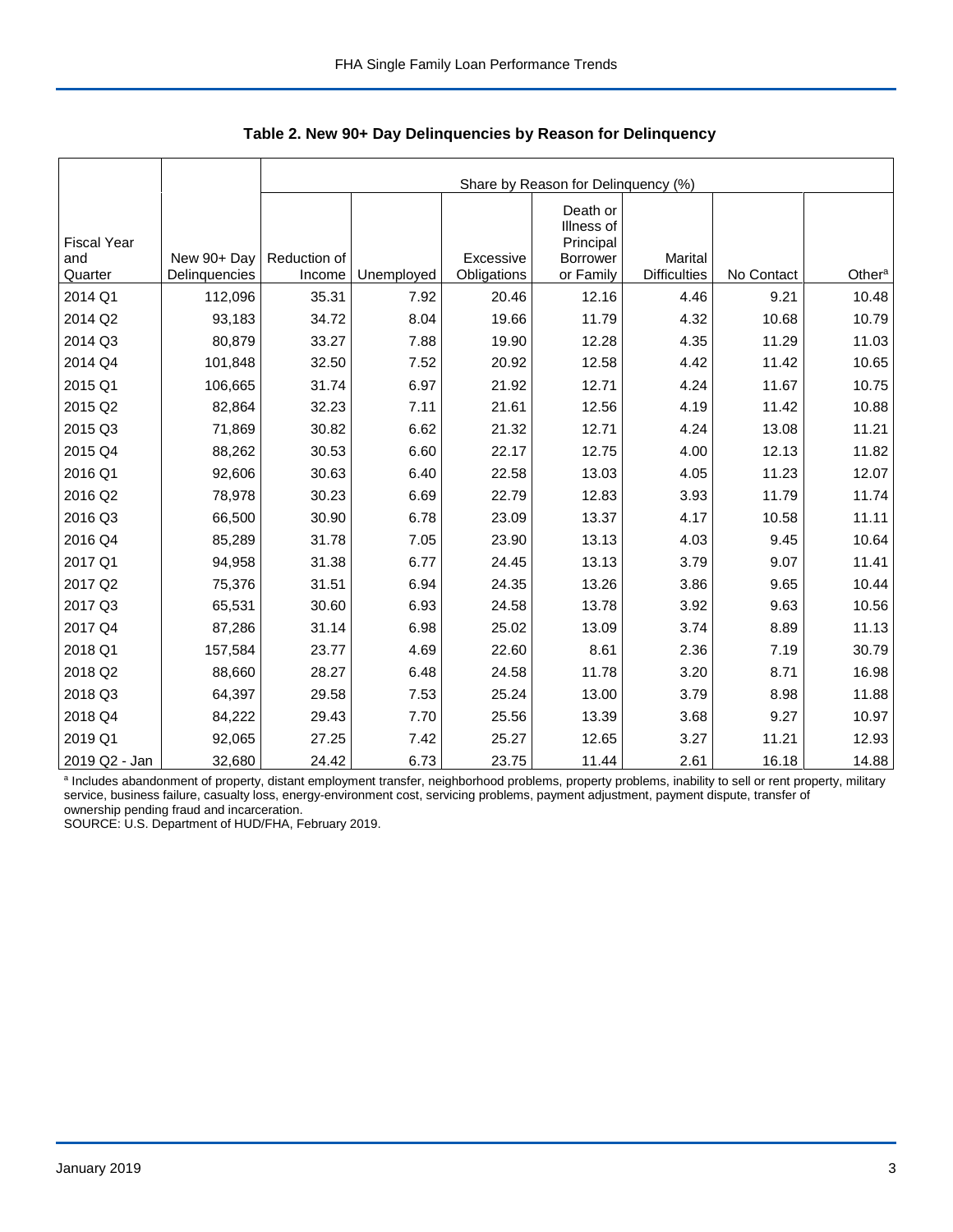|                            |                                   | Rates in Percent of Active Loan Counts |        |        |         |                   |                  |                                  |  |
|----------------------------|-----------------------------------|----------------------------------------|--------|--------|---------|-------------------|------------------|----------------------------------|--|
|                            |                                   |                                        |        |        |         |                   |                  | Serious                          |  |
|                            | <b>IIF</b><br>Shares <sup>a</sup> | All Past<br>Due <sup>b</sup>           | 30 Day | 60 Day | 90+ Day | In<br>Foreclosure | In<br>Bankruptcy | Delinquency<br>Rate <sup>c</sup> |  |
| <b>Loan Purpose</b>        |                                   |                                        |        |        |         |                   |                  |                                  |  |
| All Active Loans           | 8,112,026                         | 10.91                                  | 5.00   | 1.74   | 2.26    | 1.03              | 0.88             | 4.16                             |  |
| Purchase                   | 69.25                             | 11.89                                  | 5.46   | 1.95   | 2.52    | 1.03              | 0.91             | 4.46                             |  |
| Refinance                  | 30.75                             | 8.72                                   | 3.96   | 1.25   | 1.67    | 1.01              | 0.81             | 3.49                             |  |
| <b>Refinance</b>           |                                   |                                        |        |        |         |                   |                  |                                  |  |
| Refinance Loans            | 2,494,790                         | 8.72                                   | 3.96   | 1.25   | 1.67    | 1.01              | 0.81             | 3.49                             |  |
| Conventional               | 35.54                             | 9.61                                   | 4.23   | 1.33   | 1.84    | 1.28              | 0.89             | 4.00                             |  |
| No Cash-out                | 21.32                             | 9.63                                   | 4.24   | 1.34   | 1.81    | 1.28              | 0.91             | 4.00                             |  |
| Cash-out                   | 14.22                             | 9.58                                   | 4.22   | 1.32   | 1.88    | 1.27              | 0.85             | 4.00                             |  |
| <b>FHA</b>                 | 13.04                             | 6.94                                   | 3.45   | 1.03   | 1.27    | 0.58              | 0.59             | 2.44                             |  |
| No Cash-out                | 6.49                              | 7.29                                   | 3.51   | 1.08   | 1.35    | 0.67              | 0.68             | 2.70                             |  |
| Cash-out                   | 6.55                              | 6.58                                   | 3.40   | 0.98   | 1.18    | 0.49              | 0.51             | 2.18                             |  |
| Streamline                 | 51.42                             | 8.56                                   | 3.90   | 1.24   | 1.65    | 0.95              | 0.82             | 3.41                             |  |
| <b>Credit Score Ranged</b> |                                   |                                        |        |        |         |                   |                  |                                  |  |
| Loans with Credit Scores   | 6,414,603                         | 10.67                                  | 4.93   | 1.71   | 2.23    | 0.96              | 0.83             | 4.02                             |  |
| < 500                      | 0.10                              | 35.91                                  | 12.43  | 5.11   | 8.43    | 5.31              | 4.36             | 18.10                            |  |
| 500-579                    | 1.88                              | 29.24                                  | 11.38  | 4.48   | 6.47    | 3.51              | 3.19             | 13.17                            |  |
| 580-619                    | 7.71                              | 21.16                                  | 9.30   | 3.46   | 4.58    | 2.02              | 1.74             | 8.34                             |  |
| 620-659                    | 31.00                             | 15.52                                  | 7.19   | 2.55   | 3.30    | 1.27              | 1.20             | 5.77                             |  |
| 660-719                    | 39.45                             | 7.68                                   | 3.71   | 1.21   | 1.53    | 0.68              | 0.55             | 2.76                             |  |
| 720-850                    | 19.85                             | 3.08                                   | 1.47   | 0.44   | 0.59    | 0.37              | 0.20             | 1.17                             |  |
| <b>Fiscal Year Cohort</b>  |                                   |                                        |        |        |         |                   |                  |                                  |  |
| <b>All Cohorts</b>         | 8,112,026                         | 10.91                                  | 5.00   | 1.74   | 2.26    | 1.03              | 0.88             | 4.16                             |  |
| pre-2004                   | 6.71                              | 16.84                                  | 7.51   | 2.80   | 3.45    | 1.62              | 1.45             | 6.53                             |  |
| 2004                       | 1.77                              | 17.30                                  | 7.67   | 2.89   | 3.51    | 1.69              | 1.54             | 6.74                             |  |
| 2005                       | 1.31                              | 19.16                                  | 8.38   | 3.14   | 3.89    | 1.92              | 1.80             | 7.62                             |  |
| 2006                       | 1.03                              | 21.72                                  | 8.77   | 3.51   | 4.62    | 2.69              | 2.08             | 9.39                             |  |
| 2007                       | 0.98                              | 25.62                                  | 9.54   | 3.76   | 5.70    | 3.70              | 2.73             | 12.13                            |  |
| 2008                       | 2.32                              | 25.55                                  | 9.56   | 3.67   | 5.55    | 3.89              | 2.64             | 12.08                            |  |
| 2009                       | 5.04                              | 17.08                                  | 7.05   | 2.55   | 3.39    | 2.38              | 1.67             | 7.45                             |  |
| 2010                       | 6.46                              | 12.67                                  | 5.62   | 1.93   | 2.43    | 1.50              | 1.19             | 5.11                             |  |
| 2011                       | 5.21                              | 10.68                                  | 4.80   | 1.65   | 2.12    | 1.10              | 1.01             | 4.23                             |  |
| 2012                       | 6.42                              | 9.11                                   | 4.14   | 1.41   | 1.83    | 0.84              | 0.89             | 3.56                             |  |
| 2013                       | 8.94                              | 7.72                                   | 3.52   | 1.17   | 1.52    | 0.72              | 0.78             | 3.03                             |  |
| 2014                       | 4.33                              | 12.83                                  | 5.60   | 1.98   | 2.70    | 1.27              | 1.28             | 5.25                             |  |
| 2015                       | 8.19                              | 11.02                                  | 4.89   | 1.78   | 2.43    | 0.94              | 0.97             | 4.35                             |  |
| 2016                       | 11.81                             | 9.77                                   | 4.59   | 1.56   | 2.19    | 0.75              | 0.68             | 3.62                             |  |
| 2017                       | 13.55                             | 8.88                                   | 4.36   | 1.47   | 2.10    | 0.53              | 0.39             | 3.03                             |  |
| 2018                       | 12.15                             | 6.34                                   | 3.84   | 1.15   | 1.04    | 0.19              | 0.11             | 1.33                             |  |
| 2019                       | 3.76                              | 1.62                                   | 1.36   | 0.21   | 0.04    | 0.00              | 0.00             | 0.05                             |  |

Table 3. Delinquency Rates by Loan and Property Characteristics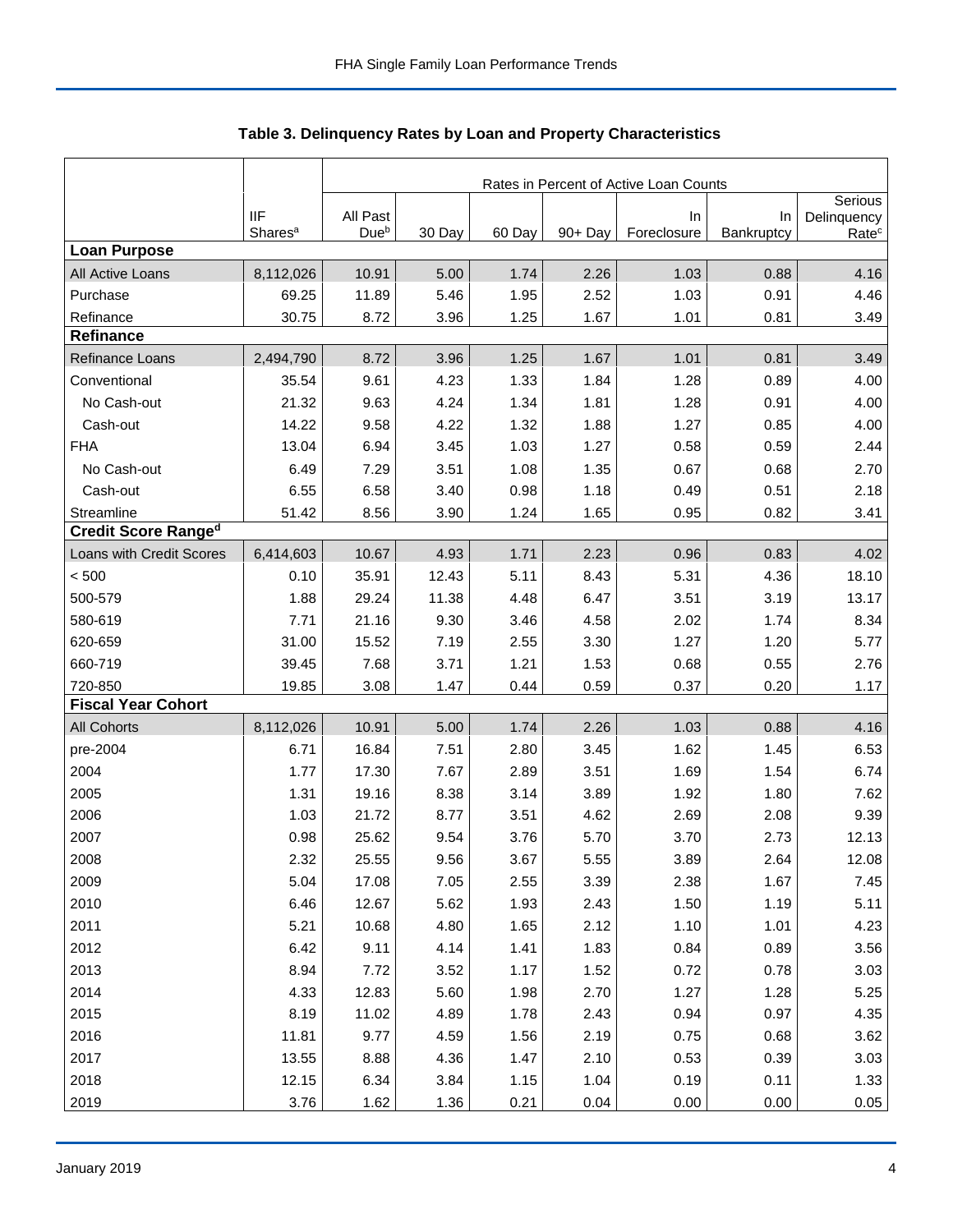|                                           |                                   |                  | Rates in Percent of Active Loan Counts |        |         |                   |                  |                                               |  |  |  |  |
|-------------------------------------------|-----------------------------------|------------------|----------------------------------------|--------|---------|-------------------|------------------|-----------------------------------------------|--|--|--|--|
|                                           | <b>IIF</b><br>Shares <sup>a</sup> | All Past<br>Dueb | 30 Day                                 | 60 Day | 90+ Day | In<br>Foreclosure | In<br>Bankruptcy | Seriously<br>Delinquency<br>Rate <sup>c</sup> |  |  |  |  |
| Loan Amount at Origination (\$ thousands) |                                   |                  |                                        |        |         |                   |                  |                                               |  |  |  |  |
| All Loan Amounts                          | 8,112,026                         | 10.91            | 5.00                                   | 1.74   | 2.26    | 1.03              | 0.88             | 4.16                                          |  |  |  |  |
| < 50                                      | 2.76                              | 13.18            | 5.97                                   | 2.08   | 2.45    | 1.69              | 0.98             | 5.12                                          |  |  |  |  |
| 50-99                                     | 21.82                             | 12.52            | 5.67                                   | 1.99   | 2.44    | 1.33              | 1.07             | 4.84                                          |  |  |  |  |
| 100-149                                   | 27.28                             | 11.44            | 5.23                                   | 1.83   | 2.33    | 1.01              | 1.03             | 4.37                                          |  |  |  |  |
| 150-199                                   | 20.25                             | 10.36            | 4.82                                   | 1.67   | 2.18    | 0.87              | 0.82             | 3.86                                          |  |  |  |  |
| 200-249                                   | 12.32                             | 9.48             | 4.41                                   | 1.50   | 2.07    | 0.81              | 0.69             | 3.57                                          |  |  |  |  |
| 250-399                                   | 12.88                             | 9.40             | 4.32                                   | 1.48   | 2.12    | 0.87              | 0.60             | 3.59                                          |  |  |  |  |
| 400-499                                   | 1.64                              | 8.55             | 3.82                                   | 1.29   | 2.00    | 0.92              | 0.50             | 3.42                                          |  |  |  |  |
| > 499                                     | 1.04                              | 7.51             | 3.18                                   | 1.05   | 1.95    | 0.96              | 0.35             | 3.27                                          |  |  |  |  |
| <b>Property Type</b>                      |                                   |                  |                                        |        |         |                   |                  |                                               |  |  |  |  |
| All Property Types                        | 8,112,026                         | 10.91            | 5.00                                   | 1.74   | 2.26    | 1.03              | 0.88             | 4.16                                          |  |  |  |  |
| Detached                                  | 86.51                             | 10.97            | 5.07                                   | 1.76   | 2.26    | 0.97              | 0.89             | 4.12                                          |  |  |  |  |
| Manufactured Housing                      | 3.25                              | 12.60            | 5.43                                   | 1.88   | 2.51    | 1.66              | 1.05             | 5.22                                          |  |  |  |  |
| 2-4 Units                                 | 2.12                              | 9.55             | 3.62                                   | 1.33   | 2.07    | 1.96              | 0.57             | 4.60                                          |  |  |  |  |
| Condo                                     | 3.02                              | 7.98             | 3.39                                   | 1.13   | 1.82    | 0.97              | 0.66             | 3.45                                          |  |  |  |  |
| Townhouse                                 | 5.10                              | 11.17            | 4.98                                   | 1.76   | 2.43    | 1.18              | 0.81             | 4.41                                          |  |  |  |  |
| <b>Purchase Loan Type</b>                 |                                   |                  |                                        |        |         |                   |                  |                                               |  |  |  |  |
| All Purchase Loans                        | 5,616,745                         | 11.89            | 5.46                                   | 1.95   | 2.52    | 1.03              | 0.91             | 4.46                                          |  |  |  |  |
| Repeat                                    | 17.48                             | 9.38             | 4.50                                   | 1.49   | 1.84    | 0.82              | 0.72             | 3.38                                          |  |  |  |  |
| First-time                                | 82.52                             | 12.42            | 5.67                                   | 2.05   | 2.66    | 1.07              | 0.95             | 4.69                                          |  |  |  |  |
| Down Payment Assistance (DPA) Type        |                                   |                  |                                        |        |         |                   |                  |                                               |  |  |  |  |
| All Sources of Funds                      | 8,112,026                         | 10.91            | 5.00                                   | 1.74   | 2.26    | 1.03              | 0.88             | 4.16                                          |  |  |  |  |
| Government                                | 6.91                              | 13.21            | 5.88                                   | 2.22   | 2.98    | 1.02              | 1.11             | 5.12                                          |  |  |  |  |
| Relative                                  | 16.16                             | 13.50            | 6.29                                   | 2.28   | 2.91    | 1.08              | 0.92             | 4.91                                          |  |  |  |  |
| Other                                     | 2.10                              | 19.21            | 8.13                                   | 3.23   | 4.09    | 1.73              | 1.98             | 7.79                                          |  |  |  |  |
| Seller Funded                             | 0.58                              | 29.93            | 10.99                                  | 4.59   | 6.75    | 3.75              | 3.60             | 14.11                                         |  |  |  |  |
| No DPA                                    | 74.25                             | 9.75             | 4.50                                   | 1.51   | 1.96    | 0.97              | 0.80             | 3.73                                          |  |  |  |  |

 **Table 3. Delinquency Rates by Loan and Property Characteristics**

IIF = insurance in force.

<sup>a</sup> For each subpanel, the loan shares add to 100%. However, in some of the subpanels, the total loans in the analysis do not add to 100% of IIF. For example, the IIF shares for refinance loans add to 100% of refinance loans. Streamline refinance loans are not included in the Credit Score

Range analysis; the IIF shares in that panel, add to 100% of fully-underwritten loans.<br><sup>b</sup> Includes all loans 30 or more days past due, including those in bankruptcy or foreclosure.

<sup>c</sup> Includes all loans 90 days past due plus all in-bankruptcy and in-foreclosure cases.

<sup>d</sup> Credit score reporting began in May 2004 but was not mandatory until July 2008. Streamline Refinance loans do not require credit score reporting.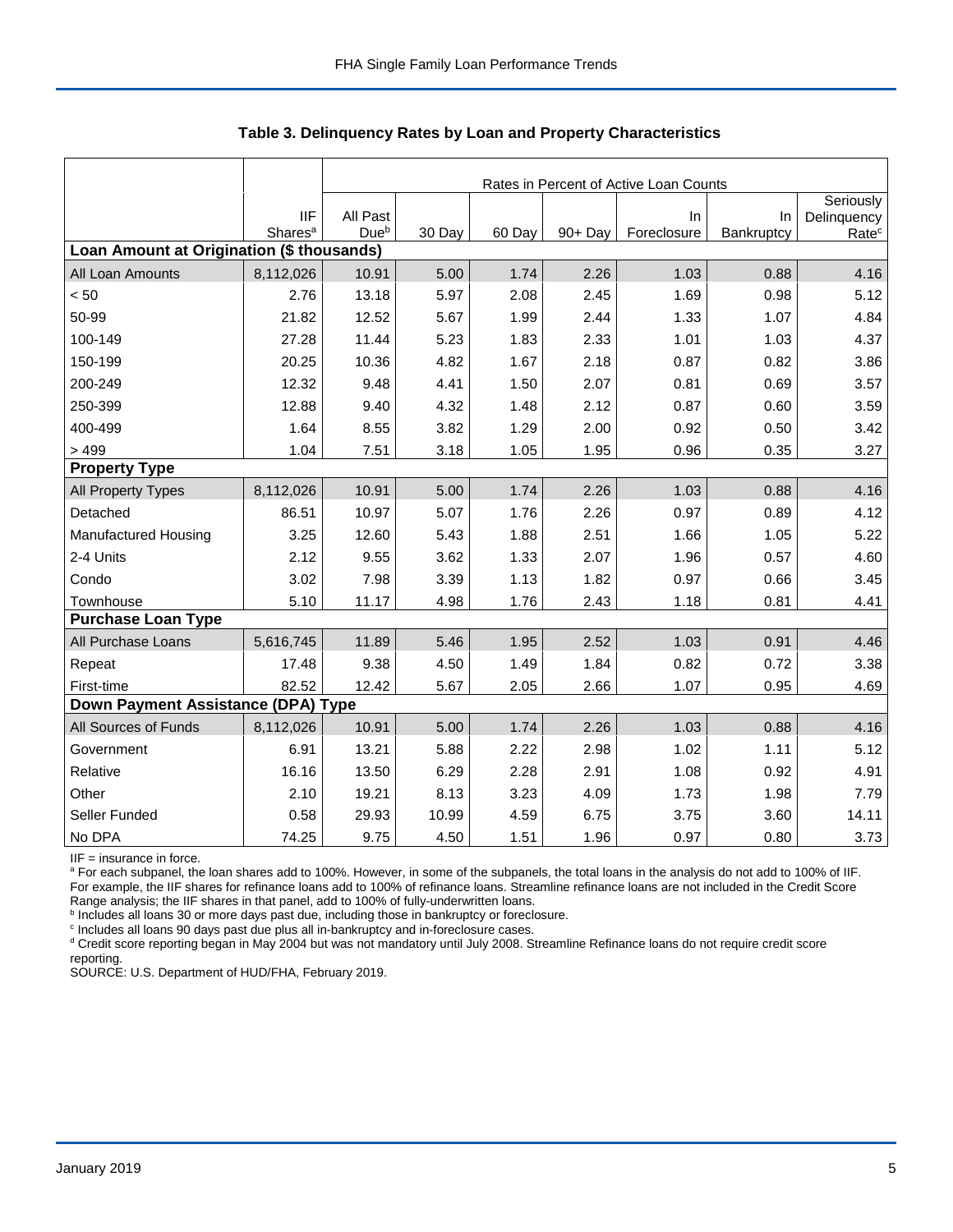|        |       |              |               |                          |             | Foreclosure             | Annualized           |
|--------|-------|--------------|---------------|--------------------------|-------------|-------------------------|----------------------|
| Fiscal |       | Insurance in | Foreclosure   | In                       | Foreclosure | Starts:                 | Foreclosure          |
| Year   | Month | Force        | <b>Starts</b> | Foreclosure <sup>a</sup> | Claimsb     | 6-month MA <sup>c</sup> | Rate <sup>do</sup> % |
| 2016   | Jan   | 7,797,476    | 11,057        | 141,295                  | 6,821       | 11,168                  | 1.04                 |
|        | Feb   | 7,809,458    | 11,493        | 138,663                  | 8,182       | 11,242                  | 1.25                 |
|        | Mar   | 7,809,260    | 11,797        | 130,951                  | 8,141       | 11,350                  | 1.24                 |
|        | Apr   | 7,810,381    | 10,124        | 130,532                  | 7,276       | 11,128                  | 1.11                 |
|        | May   | 7,813,695    | 8,896         | 127,348                  | 6,472       | 10,871                  | 0.99                 |
|        | Jun   | 7,814,304    | 9,218         | 126,941                  | 6,647       | 10,431                  | 1.02                 |
|        | Jul   | 7,824,682    | 8,945         | 124,462                  | 5,401       | 10,079                  | 0.83                 |
|        | Aug   | 7,834,822    | 10,447        | 121,608                  | 7,416       | 9,905                   | 1.13                 |
|        | Sep   | 7,838,495    | 9,871         | 117,703                  | 6,329       | 9,584                   | 0.96                 |
| 2017   | Oct   | 7,840,261    | 10,152        | 115,282                  | 6,505       | 9,588                   | 0.99                 |
|        | Nov   | 7,839,269    | 9,805         | 114,139                  | 6,004       | 9,740                   | 0.92                 |
|        | Dec   | 7,842,834    | 10,158        | 114,447                  | 5,757       | 9,896                   | 0.88                 |
|        | Jan   | 7,877,094    | 10,824        | 116,076                  | 5,533       | 10,210                  | 0.84                 |
|        | Feb   | 7,891,926    | 10,888        | 115,469                  | 4,975       | 10,283                  | 0.75                 |
|        | Mar   | 7,904,390    | 11,772        | 116,236                  | 6,346       | 10,600                  | 0.96                 |
|        | Apr   | 7,917,975    | 9,079         | 114,284                  | 5,517       | 10,421                  | 0.83                 |
|        | May   | 7,934,510    | 9,528         | 112,048                  | 5,979       | 10,375                  | 0.90                 |
|        | Jun   | 7,950,029    | 8,775         | 108,632                  | 6,288       | 10,144                  | 0.95                 |
|        | Jul   | 7,962,527    | 8,113         | 103,183                  | 5,825       | 9,693                   | 0.87                 |
|        | Aug   | 7,973,604    | 9,469         | 103,830                  | 6,801       | 9,456                   | 1.02                 |
|        | Sep   | 7,982,070    | 8,008         | 94,946                   | 5,786       | 8,829                   | 0.87                 |
| 2018   | Oct   | 7,986,663    | 8,747         | 94,012                   | 6,008       | 8,773                   | 0.90                 |
|        | Nov   | 7,988,634    | 8,485         | 92,810                   | 5,524       | 8,600                   | 0.83                 |
|        | Dec   | 7,989,699    | 8,841         | 93,261                   | 4,756       | 8,611                   | 0.71                 |
|        | Jan   | 8,005,645    | 9,865         | 91,506                   | 5,067       | 8,903                   | 0.76                 |
|        | Feb   | 8,007,772    | 9,936         | 92,797                   | 5,023       | 8,980                   | 0.75                 |
|        | Mar   | 8,007,182    | 10,225        | 92,153                   | 5,710       | 9,350                   | 0.85                 |
|        | Apr   | 8,012,065    | 9,673         | 90,663                   | 5,408       | 9,504                   | 0.81                 |
|        | May   | 8,015,714    | 10,255        | 89,409                   | 5,805       | 9,799                   | 0.87                 |
|        | Jun   | 8,024,523    | 9,092         | 87,390                   | 5,443       | 9,841                   | 0.81                 |
|        | Jul   | 8,031,487    | 8,359         | 82,258                   | 4,887       | 9,590                   | 0.73                 |
|        | Aug   | 8,037,609    | 9,791         | 85,106                   | 5,210       | 9,566                   | 0.78                 |
|        | Sep   | 8,048,639    | 7,797         | 83,334                   | 4,155       | 9,161                   | 0.62                 |
| 2019   | Oct   | 8,062,967    | 10,301        | 81,407                   | 5,553       | 9,266                   | 0.82                 |
|        | Nov   | 8,077,125    | 9,406         | 80,980                   | 4,508       | 9,124                   | 0.67                 |
|        | Dec   | 8,086,151    | 9,585         | 80,094                   | 4,109       | 9,206                   | 0.61                 |
|        | Jan   | 8,112,026    | 12,236        | 83,174                   | 4,478       | 9,853                   | 0.66                 |

 **Table 4. Monthly Foreclosure Statistics and Trends**

<sup>a</sup> Numbers of loans are in some stage of foreclosure processing at the end of each month.

<sup>b</sup> This is the number of claims paid by HUD. These are nearly all for completed foreclosure actions.

° The six-month moving average of foreclosure starts is presented here to smooth out variations in actual starts each month.<br><sup>d</sup> An annualized foreclosure rate takes the monthly foreclosure claim rate and transforms that i is, if the same foreclosure claim rate continued for 12 straight months, then the figure is the final annual foreclosure rate result as a percentage of beginning insurance-in-force.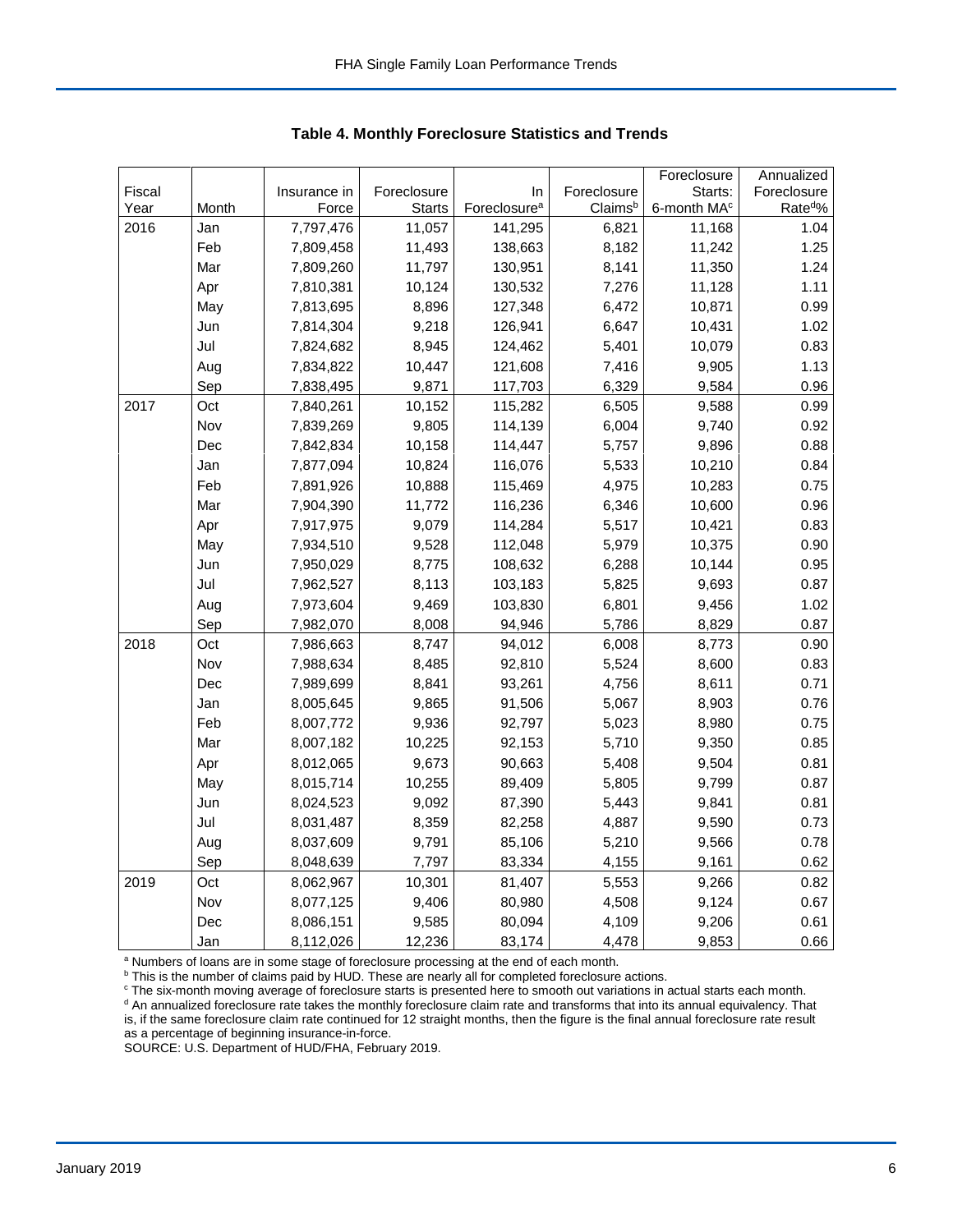Tabl e 5. REO R ecover y R ates **Table 5. REO Recovery Rates**

|                                |                          |               | Recovery Rates (%) | Percentage Point Change |               |               |
|--------------------------------|--------------------------|---------------|--------------------|-------------------------|---------------|---------------|
|                                |                          |               |                    |                         | From Previous | From Previous |
| Disposition State <sup>b</sup> | <b>Dispositions</b>      | December 2018 | November 2018      | December 2017           | Month         | Year          |
| US                             | 1,189                    | 51.3          | 52.2               | 43.9                    | $-1.0$        | $7.4$         |
| IL                             | 76                       | 26.2          | 29.2               | 26.2                    | $-3.0$        | $0.0\,$       |
| NJ                             | 72                       | 28.3          | 27.6               | 19.0                    | 0.7           | 9.3           |
| PR                             | 68                       | 55.1          | 54.5               | 45.2                    | 0.6           | 9.9           |
| <b>TX</b>                      | 66                       | 68.6          | 64.3               | 62.7                    | 4.2           | 5.9           |
| OH                             | 65                       | 48.6          | 46.3               | 25.2                    | 2.3           | 23.4          |
| PA                             | 51                       | 42.7          | 50.1               | 28.1                    | $-7.4$        | 14.7          |
| OK                             | 44                       | 57.6          | 47.8               | 45.3                    | 9.9           | 12.3          |
| <b>NY</b>                      | 43                       | 30.5          | 26.1               | 22.3                    | 4.4           | 8.1           |
| <b>AL</b>                      | 41                       | 61.7          | 60.4               | 47.2                    | 1.3           | 14.5          |
| GA                             | 39                       | 64.2          | 71.7               | 57.8                    | $-7.5$        | 6.4           |
| <b>MD</b>                      | 38                       | 50.4          | 50.2               | 38.7                    | 0.3           | 11.8          |
| <b>MO</b>                      | 38                       | 57.7          | 56.9               | 42.5                    | 0.8           | 15.3          |
| <b>CT</b>                      | 36                       | 31.9          | 41.0               | 34.2                    | $-9.1$        | $-2.3$        |
| LA                             | 36                       | 51.4          | 50.2               | 49.0                    | 1.2           | 2.4           |
| VA                             | 33                       | 69.1          | 59.6               | 58.0                    | 9.5           | 11.1          |
| FL.                            | 32                       | 75.6          | 70.2               | 46.3                    | 5.4           | 29.3          |
| ${\sf IN}$                     | 30                       | 38.8          | 53.1               | 41.1                    | $-14.3$       | $-2.3$        |
| <b>MS</b>                      | 30                       | 66.4          | 67.7               | 53.5                    | $-1.3$        | 12.8          |
| KS                             | 29                       | 46.0          | 56.3               | 46.1                    | $-10.3$       | $-0.0$        |
| KY                             | 29                       | 48.2          | 56.4               | 41.3                    | $-8.2$        | 6.9           |
| M <sub>l</sub>                 | 28                       | 35.8          | 58.9               | 31.6                    | $-23.1$       | 4.2           |
| <b>AR</b>                      | 26                       | 48.8          | 58.7               | 44.4                    | $-9.9$        | 4.4           |
| NC                             | 26                       | 51.4          | 63.0               | 65.3                    | $-11.6$       | $-13.9$       |
| <b>TN</b>                      | 24                       | 66.7          | 69.1               | 61.5                    | $-2.4$        | 5.2           |
| <b>NM</b>                      | 20                       | 49.2          | 49.2               | 54.6                    | 0.0           | $-5.3$        |
| MA                             | 15                       | 67.6          | 44.0               | 33.0                    | 23.6          | 34.6          |
| SC                             | 14                       | 58.6          | 56.8               | 60.7                    | 1.8           | $-2.1$        |
| WV                             | 14                       | 44.4          | 37.0               | 33.9                    | 7.4           | 10.5          |
| WI                             | 13                       | 43.4          | 49.7               | 39.4                    | $-6.3$        | $4.0\,$       |
| WA                             | 12                       | 117.1         | 80.3               | 75.7                    | 36.8          | 41.5          |
| <b>MN</b>                      | $\boldsymbol{9}$         | 49.1          | 59.2               | 60.4                    | $-10.0$       | $-11.3$       |
| ME                             | 8                        | 75.0          | 16.0               | 16.8                    | 59.0          | 58.1          |
| $\mathsf{NH}\,$                | $\,8\,$                  | 48.5          | 76.0               | 66.2                    | $-27.5$       | $-17.7$       |
| OR                             | 8                        | 79.9          | 102.0              | 71.8                    | $-22.1$       | 8.0           |
| ${\sf CA}$                     | $\overline{\mathcal{I}}$ | 67.4          | 58.9               | 80.1                    | 8.5           | $-12.7$       |
| IA                             | $\overline{\mathcal{I}}$ | 33.5          | 46.3               | 30.2                    | $-12.8$       | $3.3\,$       |
| WY                             | $\overline{7}$           | 68.6          | 72.1               | 58.3                    | $-3.5$        | 10.3          |
| AK                             | $\,6$                    | 62.6          | 57.2               | 41.2                    | $5.4\,$       | 21.4          |
| <b>ND</b>                      | $\,6$                    | 35.7          | 45.0               | 47.5                    | $-9.3$        | $-11.8$       |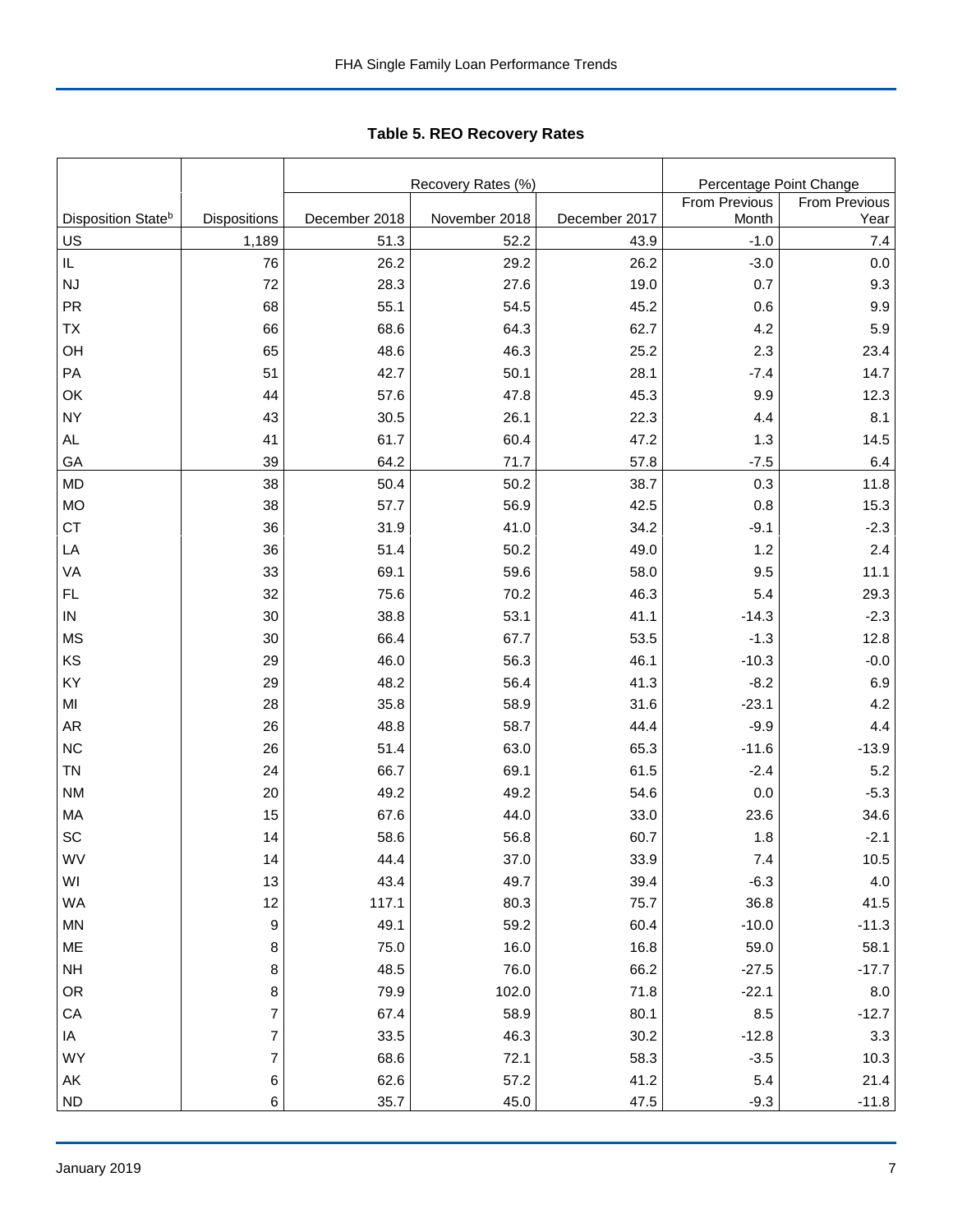|                    |                     |               | Recovery Rates (%) | Percentage Point Change |               |                      |
|--------------------|---------------------|---------------|--------------------|-------------------------|---------------|----------------------|
|                    |                     |               |                    |                         | From Previous | <b>From Previous</b> |
| Disposition Stateb | <b>Dispositions</b> | December 2018 | November 2018      | December 2017           | Month         | Year                 |
| R <sub>l</sub>     | 6                   | 46.1          | 45.1               | 50.0                    | 1.0           | $-3.9$               |
| AZ                 | 4                   | 74.7          | 81.8               | 56.2                    | $-7.0$        | 18.5                 |
| CO                 | 4                   | 104.9         | 120.1              | 76.3                    | $-15.2$       | 28.6                 |
| MT                 | 3                   | 49.8          | 52.7               | 41.7                    | $-2.9$        | 8.1                  |
| <b>NE</b>          | 3                   | 60.1          | 25.4               | 38.4                    | 34.6          | 21.6                 |
| SD                 | 3                   | 54.6          | 67.8               | 47.2                    | $-13.2$       | 7.4                  |
| UT                 | 3                   | 77.7          | 90.4               | 79.3                    | $-12.7$       | $-1.7$               |
| DE                 | 2                   | 92.5          | 78.5               | 67.0                    | 14.1          | 25.6                 |
| ID                 | 2                   | 103.1         | 161.8              | 57.2                    | $-58.7$       | 45.9                 |
| <b>NV</b>          | 2                   | 93.7          | 17.8               | 86.4                    | 75.8          | 7.3                  |
| VT                 | 2                   | 0.0           | 30.8               | 56.5                    | $-30.8$       | $-56.5$              |
| VI                 |                     | 2.1           | 38.4               | na                      | $-36.3$       | na                   |

**Table 5. REO Recovery Rates**

na = not applicable

<sup>a</sup> Rates are percentages of unpaid loan balance at time of default.<br><sup>b</sup> State records are sorted by number of dispositions in the most recent month (largest to smallest).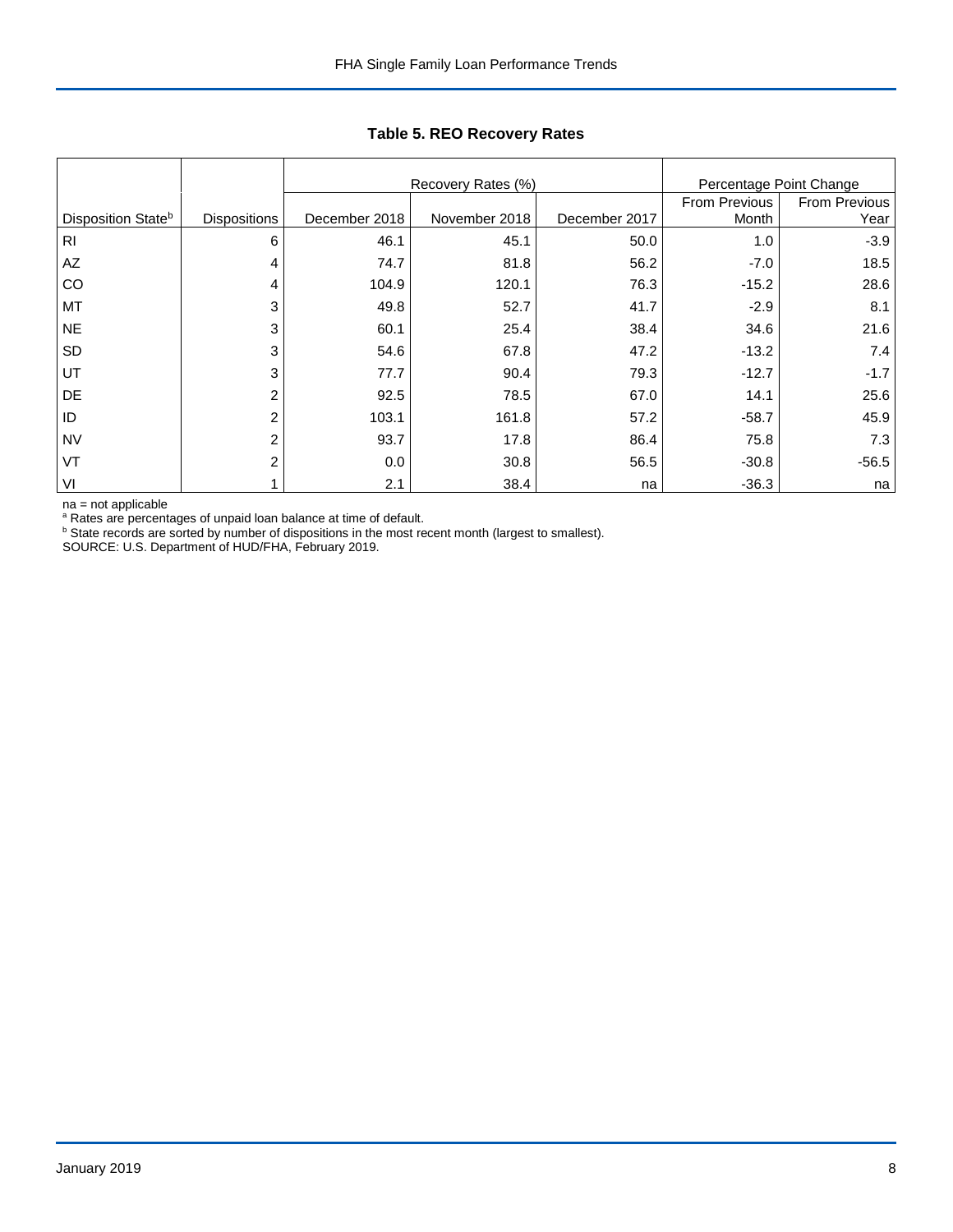|                                     | 2018       |         |         |         |         |                               |         |                                                      |         |         | 2017    |                |         |
|-------------------------------------|------------|---------|---------|---------|---------|-------------------------------|---------|------------------------------------------------------|---------|---------|---------|----------------|---------|
| <b>Disposition Month</b>            | <b>Dec</b> | Nov     | Oct     | Sep!    | Aug     | Jul                           | Jun     | May                                                  | Apr     | Mar     | Feb     | Jan            | Dec     |
|                                     |            |         |         |         |         |                               |         | Loss Components as Percent of Defaulted Loan Balance |         |         |         |                |         |
| Claim Expenses <sup>a</sup> (%)     | 18.62      | 19.30   | 19.11   | 19.14   | 19.53   | 19.66                         | 20.31   | 19.40                                                | 19.75   | 20.23   | 20.02   | 20.49          | 20.00   |
| Holding Costs <sup>b</sup> (%)      | 5.03       | 5.10    | 4.99    | 5.12    | 4.91    | 4.72                          | 4.89    | 4.92                                                 | 4.89    | 4.79    | 4.45    | 4.70           | 4.87    |
| Loss on Collateral <sup>c</sup> (%) | 27.09      | 26.84   | 27.08   | 26.04   | 25.68   | 25.55                         | 26.99   | 26.15                                                | 27.52   | 27.97   | 29.37   | 29.45          | 28.68   |
| Sales Expense (%)                   | 4.69       | 4.70    | 4.62    | 4.75    | 4.80    | 4.65                          | 4.62    | 4.51                                                 | 4.50    | 4.57    | 4.58    | 4.33           | 4.37    |
| Program Discounts <sup>d</sup> (%)  | 0.28       | 0.24    | 0.22    | 0.40    | 0.33    | 0.25                          | 0.29    | 0.12                                                 | 0.14    | 0.25    | 0.29    | 0.26           | 0.17    |
| Net Loss Rate <sup>e</sup> (%)      | 48.73      | 47.77   | 47.19   | 47.14   | 47.54   | 49.62                         | 51.57   | 50.59                                                | 53.51   | 55.27   | 56.86   | 56.89          | 56.09   |
|                                     |            |         |         |         |         | <b>Average Amount</b>         |         |                                                      |         |         |         |                |         |
| Average Dollar Loss (\$)            | 58,436     | 56,189  | 56,484  | 56.815  | 57.079  | 59,829                        | 62,100  | 61,307                                               | 64,340  | 65,457  | 67.420  | 66,591         | 66,265  |
| Average Unpaid Balance (\$)         | 119,916    | 117.627 | 119,703 | 120,531 | 120.063 | 120,574                       | 120,425 | 121,176                                              | 120,234 | 118,436 | 118,574 | 117,057        | 118,151 |
|                                     |            |         |         |         |         | <b>Occurrence Counts</b>      |         |                                                      |         |         |         |                |         |
| Number of Dispositions              | 1,189      | 1,554   | 1,703   | 1,466   | 1,933   | 1,798                         | 1,897   | 2,215                                                | 2,184   | 2,460   | 2,378   | 2,295          | 2,411   |
| Number of Discounts                 | 6          | 8       | 9       | 10      | 12      | 12                            | 10      | 6                                                    | 7       | 13      | 16      | $\overline{7}$ | 10      |
| <b>Stage</b>                        |            |         |         |         |         | <b>Average Time in Months</b> |         |                                                      |         |         |         |                |         |
| Delinquencyf                        | 11.1       | 10.6    | 11.6    | 11.7    | 11.3    | 12.0                          | 12.2    | 11.9                                                 | 11.3    | 12.2    | 12.5    | 12.3           | 12.1    |
| Foreclosure <sup>g</sup>            | 13.2       | 13.8    | 13.3    | 13.1    | 14.1    | 13.4                          | 13.5    | 13.3                                                 | 13.4    | 13.7    | 13.1    | 13.1           | 13.1    |
| Deed Transferh                      | 13.6       | 13.5    | 13.5    | 13.2    | 13.6    | 14.0                          | 13.6    | 13.3                                                 | 13.5    | 14.4    | 13.4    | 13.2           | 13.2    |
| <b>REO</b>                          | 4.4        | 4.2     | 4.1     | 4.3     | 4.1     | 4.0                           | 4.2     | 4.1                                                  | 4.2     | 4.3     | 4.3     | 4.3            | 4.3     |
| All Stages                          | 42.1       | 42.0    | 42.5    | 42.3    | 43.0    | 43.2                          | 43.4    | 42.5                                                 | 42.4    | 44.4    | 43.2    | 42.9           | 42.7    |

 **Table 6. REO Components of Loss by Property Disposition Month**

<sup>a</sup> Includes interest on principal.

<sup>b</sup> Management, maintenance, repairs, administration, and security, net of rent and other income.

c Value when foreclosed (UPB) minus value received in REO; does not include Streamline refinances.

<sup>d</sup> Rate over all dispositions; effect is greater in the cases where a discount actually is given.

e Profit (loss) divided by Unpaid Principal Balance (UPB). The listed cost categories are not exhaustive, and they will not sum to the loss rate

f First missed payment to date foreclosure initiated.

<sup>g</sup> Initiation of foreclosure proceedings to auction date.

h Auction date to HUD acquisition date.